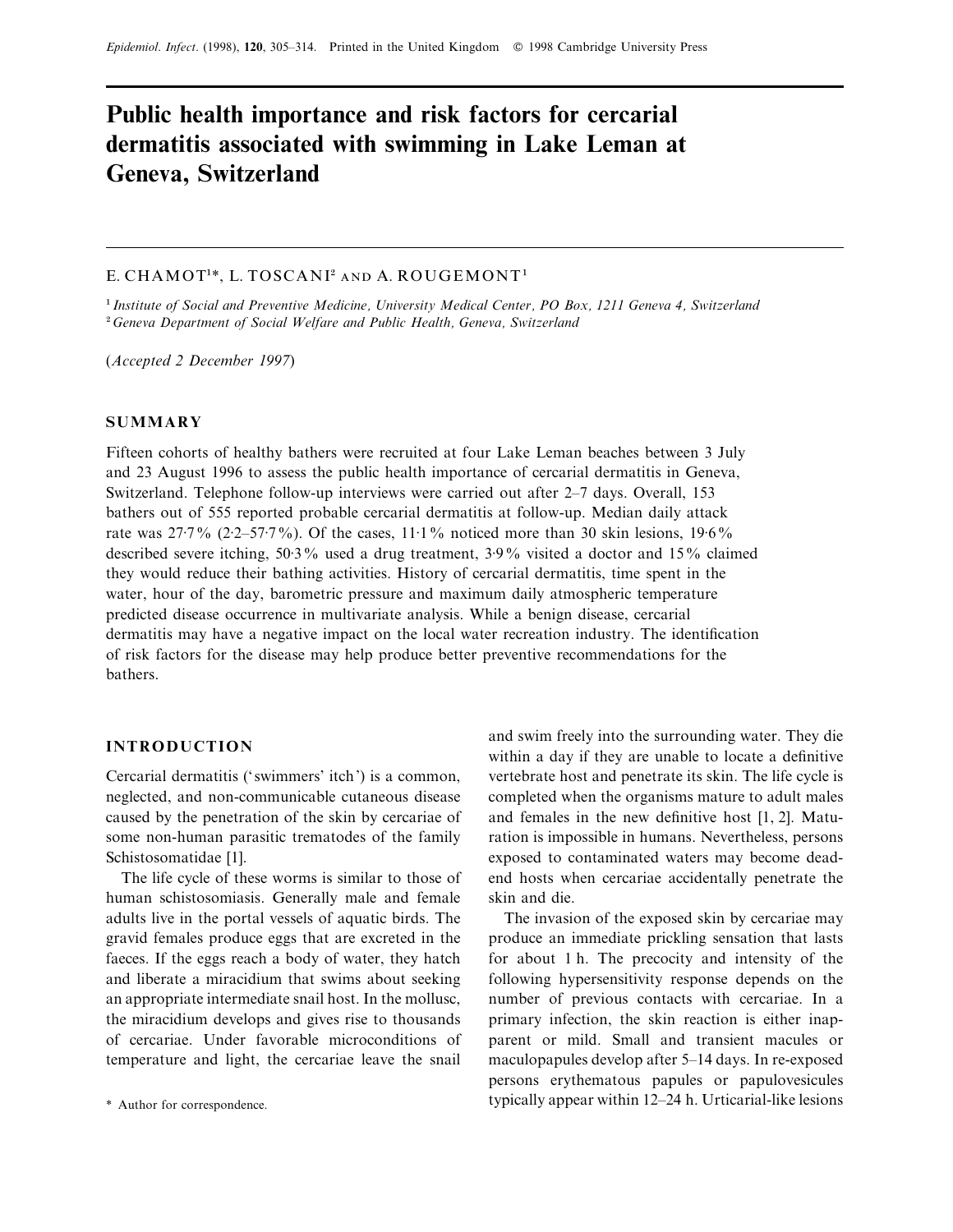are common. Itching is severe and may cause insomnia. The eruption resolves over 1–3 weeks [3–6]. Rarely, massive infections cause fever, limb swelling, nausea and diarrhoea [7]. Diagnosis relies on clinical and epidemiologic data. The treatment of the dermatitis is symptomatic and relies on antipruritic topical preparations [1, 2]. Systemic antihistamines and corticosteroids are useful in the case of a massive infestation.

Cercarial dermatitis has a widespread distribution in temperate and tropical areas of the world [1, 2, 8–11]. In Asia, it is sometimes a debilitating occupational disease among rice farmers [12–15]. In Europe and the USA, it is seen as an emerging problem associated with swimming and other aquatic activities [1, 2, 7, 9, 11, 16]. In Switzerland, cercarial dermatitis is caused by *Trichobilharzia ocellata* [6, 7] and has been reported to the Swiss health authorities increasingly during the past 15 years [7, 16]. In Geneva, cercarial dermatitis has received considerable attention from the public and the media during the last few years. Local newspapers have repeatedly warned the population about the risk of contracting 'duck flea disease', as the infection is called there. The Geneva Department of Social Welfare and Public Health has carried out the present study to better answer the questions of the public, to assess the public health importance of cercarial dermatitis in Geneva, and to identify behavioural and meteorologic risk factors for the disease.

# **MATERIALS AND METHODS**

#### **Study sites**

Studies were conducted at four Geneva beaches: Céligny and Versoix on the right bank of the Lake Leman, and Savonnière and Hermance on the left bank. These locations were selected out of 17 Geneva public beaches that the General Office of the Environment reported as adequate for swimming in 1996 on the basis of coliform counts. The beaches were at least 5 km from each other.

## **Study design and baseline questionnaire**

The design consisted of a series of short prospective cohort studies that were carried out in July and August 1996. For each discrete study, interviewers contacted all individuals who visited a selected beach between 1100 and 1700 hours on a trial day. Enrolment usually took place on Tuesdays and Thursdays. The schedule had often to be adapted, however, as a result of poor weather. Interviewers distributed a letter of information signed by the Geneva health authority. The letter addressed the issue of cercarial dermatitis, explained that the study was performed as a response to public concern and stressed the confidentiality of the information that would be collected. Visitors were invited to complete a baseline self-administered questionnaire. Children less than 16 years old were excluded if no legal representative was present. When appropriate, a contact person was designated among the members of a same household.

The baseline questionnaire focused on bathing during the summers 1994 and 1995, bathing during the 7 days prior to the enrolment, intention to swim on the day of the survey, and history of skin lesions resembling insect bites after bathing in a lake. Additional information was collected on age, sex, residential area code, phone number and best time of the day to make telephone contact. Bathing was defined as any contact of a body part with the water of the lake. At the end of the questionnaire, a reminder encouraged participants to remember the timing and mode of their bathing.

#### **Follow-up interview and case definition**

Follow-up information was solicited by phone 2–7 days after the baseline interview. The follow-up survey was restricted to individuals who gave a phone number in Switzerland or in the nearby French area. Six attempts were made to contact each subject.

In close agreement with the clinical case definition proposed by the CDC [10], a probable cercarial dermatitis was defined as one or several skin lesions reported by the respondent that met the following characteristics: (1) they resembled skin lesions due to insect bites, (2) no actual insect bite was observed, and (3) the lesions appeared during or after the night following the beach visit.

Follow-up questions included inquiry on time, duration and type of swim on the enrolment day, on bathing during the following days, on prickling sensations while bathing or during the first hour after bathing, as well as on itching, and insomnia related to the skin eruption. An estimate of disability was obtained by asking whether the respondent felt too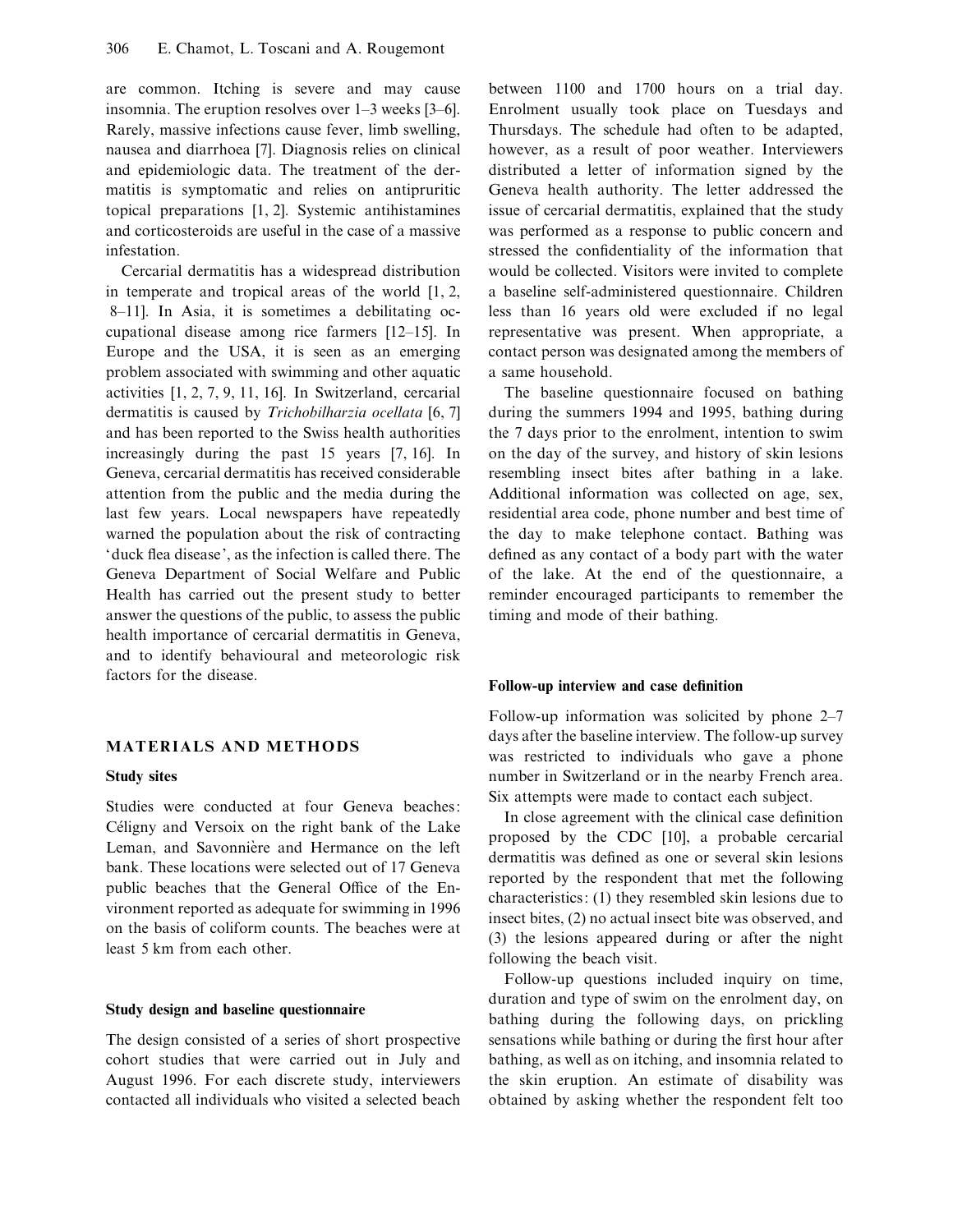sick to go back to the beach, too sick to work, too sick to leave home; whether he or she had to visit a pharmacy, to see a doctor or to go to the hospital. Attitude toward future bathing in the lake was assessed by asking whether the subject was planning to swim in the lake as usual, less often or never again.

Regional meteorological data collected at the Geneva airport were obtained from the Swiss Meteorological Institute. The following daily variable were considered: lower, mean and higher atmospheric temperatures (°C), barometric pressure (kPa), rainfalls (mm), average and maximal wind speeds  $(m/s)$ , and solar energy (kW  $h/m^2$ ).

### **Statistical analysis**

Since the number of observed skin lesions was reported on an ordinal scale, we used ordinal logistic regression modelling to examine the associations between bathing characteristics and self-reported cercarial dermatitis after adjusting for other potential risk factors [17]. Using BMDP LR [18], we built continuation ratio models that considered four outcome categories (0, 1–5, 6–10, and  $\geq 11$  skin lesions) [19]. The proportion of subjects with at least one skin lesion among all subjects was modelled in a first outcome stratum; the proportion of subjects with at least 6 skin lesions among individuals with at least 1 skin lesion was modelled in a second outcome stratum, and the proportion of subjects with at least 11 skin lesions among individuals with at least 6 skin lesions was modelled in a third outcome stratum.

The overall goodness of fit of the models was assessed by using the Hosmer–Lemeshow goodness of fit test [20].

#### **RESULTS**

Between 3 July 1996 and 23 August 1996, the interviewers spent 15 days recruiting subjects at the beaches. Of the 1426 eligible individuals contacted, 252 (18%) refused to answer the initial questionnaire. Of these 152 persons  $(56\%)$  refused because they already had contributed to the study on a previous occasion and 23 subject (9%) since they did not intend to swim that day. For 77 individuals (35%), the reason for refusal remained unknown. Seven hundred and eighty-nine subjects agreed to be recontacted by phone. Follow-up information was

| Table 1. Characteristics of the respondents to the |  |  |
|----------------------------------------------------|--|--|
| baseline questionnaire, by follow-up status        |  |  |

|                                                     | With          | Without       |          |
|-----------------------------------------------------|---------------|---------------|----------|
|                                                     | follow-up     | follow-up     |          |
|                                                     | $(n = 681)$   | $(n = 493)$   |          |
| Characteristics                                     | $\frac{0}{0}$ | $\frac{0}{0}$ | $P^*$    |
| Age (years)                                         |               |               |          |
| $0 - 20$                                            | $39-1$        | $26-1$        |          |
| $21 - 40$                                           | 34.5          | 43.6          |          |
| $\geq 41$                                           | 25.8          | 29.1          |          |
| Unknown                                             | 0.6           | 1.2           | < 0.0001 |
| Sex                                                 |               |               |          |
| Male                                                | 41.4          | 42.5          |          |
| Female                                              | 58.6          | 57.5          | 0.71     |
| Country of residence                                |               |               |          |
| Switzerland                                         | 87.3          | 66.3          |          |
| France                                              | 9.0           | 19.5          |          |
| Unknown, other                                      | 3.7           | 14.2          | < 0.0001 |
| No. baths in a lake                                 |               |               |          |
| per summer $(1994-5)$                               |               |               |          |
| 0                                                   | 7.3           | 13.6          |          |
| $1 - 5$                                             | $25 - 7$      | 27.6          |          |
| $6 - 20$                                            | 30.8          | $38-1$        |          |
| > 20                                                | 36.2          | $20 - 7$      | < 0.0001 |
|                                                     |               |               |          |
| Bathing in a lake during<br>the 7 days prior to the |               |               |          |
| baseline interview                                  |               |               |          |
| Yes                                                 | 47.8          | $38 - 7$      |          |
| Nο                                                  | 52.2          | 61.3          | 0.002    |
|                                                     |               |               |          |
| History of skin lesions                             |               |               |          |
| after bathing in a lake                             |               |               |          |
| Yes                                                 | 37.0          | $27-2$        |          |
| No                                                  | 62.8<br>0.2   | 72.6          | 0.0005   |
| Unknown                                             |               | 0.2           |          |
| Considered bathing on                               |               |               |          |
| the day of the baseline                             |               |               |          |
| interview                                           |               |               |          |
| Yes                                                 | 83.4          | 69.6          |          |
| No                                                  | 16.6          | $30-4$        | < 0.0001 |

\* Pearson's  $\chi^2$  test of independence

obtained from 681 of them  $(86\%)$  2–7 days (median: 3 days) after the initial beach interview. Table 1 compares baseline data for subjects with and without follow-up.

Five hundred and fifty-five subjects  $(81.5\%)$  confirmed they swam on the day of the enrollment. Of them  $30.3\%$  reported one swim,  $27.6\%$  two swims,  $20.9\%$  three swims, and  $21.2\%$  from 4–10 swims. One hundred and seventy-seven persons  $(31.9\%)$  swam at least once between 1000 and 1400 hours, 485 (87±4%) between 1400 and 1700 hours, and 172 (40 $\cdot$ 0%) after 1700 hours. Also,  $42·1\%$  of the bathers declared that,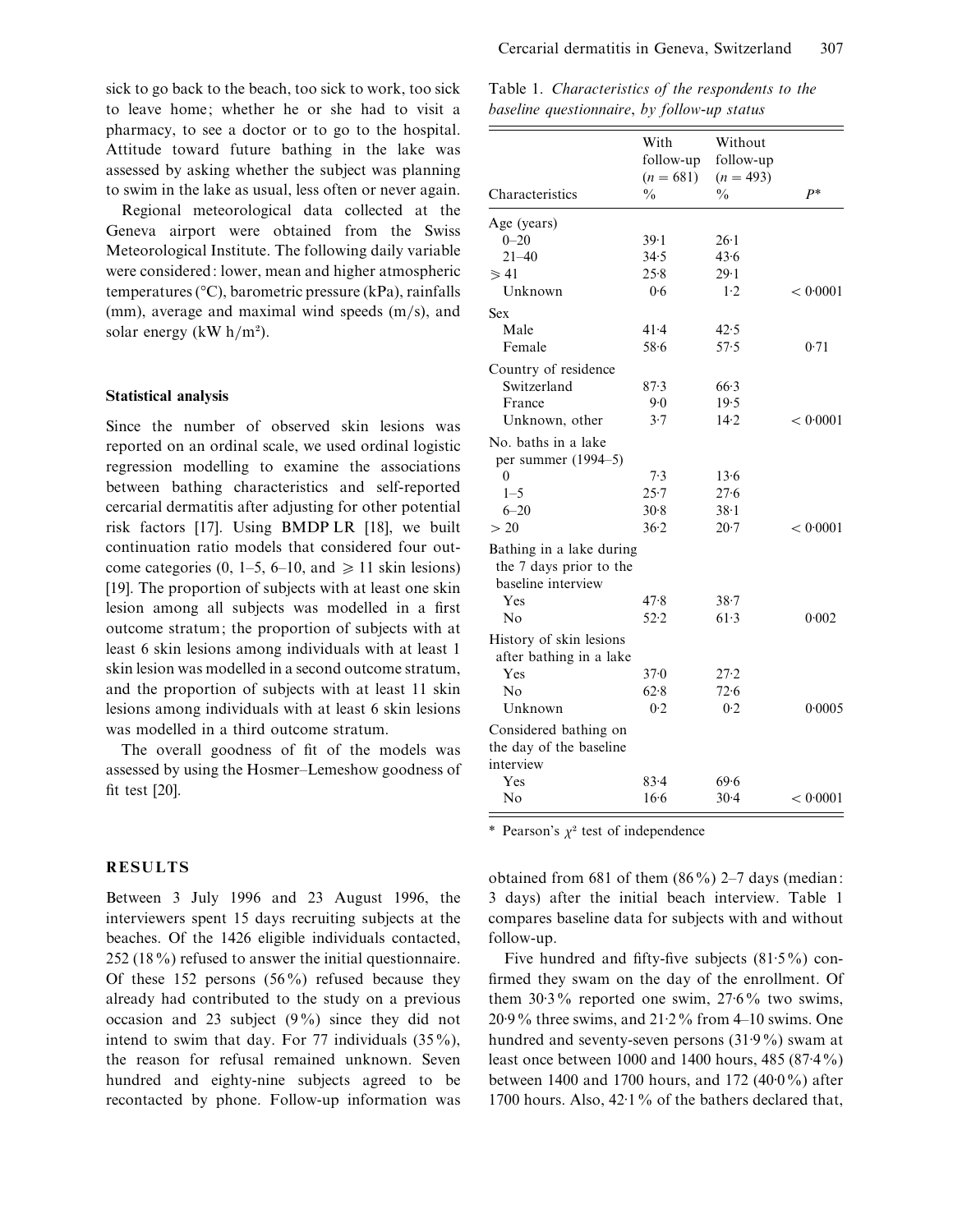| Reported manifestations and consequences                            | No.            | $\frac{0}{0}$ | 95% CI*     |
|---------------------------------------------------------------------|----------------|---------------|-------------|
| No. skin lesions                                                    |                |               |             |
| $1 - 5$                                                             | 75             | 49.0          | 40.9, 57.2  |
| $6 - 10$                                                            | 39             | 25.5          | 18.8, 33.2  |
| $11 - 30$                                                           | 22             | 14.4          | 9.2, 21.0   |
| $> 30$ (max. 100)                                                   | 17             | $11-1$        | 6.6, $17.2$ |
| Subjects with skin lesions                                          |                |               |             |
| Face                                                                | 8              | 5.2           | 2.3, 10.0   |
| Head and neck                                                       | 19             | 12.4          | 7.6, 18.7   |
| Upper limbs                                                         | 72             | 47.1          | 38.9, 55.3  |
| Hands                                                               | 6              | 3.9           | 1.5, 8.3    |
| Chest and back                                                      | 84             | 54.9          | 4.4, 6.8    |
| Under the swimming suit                                             | 29             | 19.0          | 13.1, 26.1  |
| Lower limbs                                                         | 116            | 75.8          | 68.2, 82.4  |
| Feet                                                                | 21             | 13.7          | 8.7, 19.9   |
| Itching                                                             |                |               |             |
| None                                                                | 22             | 14.3          | 9.2, 21.0   |
| Negligible                                                          | 55             | 36.0          | 28.4, 44.1  |
| Uncomfortable                                                       | 46             | $30-1$        | 22.9, 38.0  |
| Distressing                                                         | 23             | 15.0          | 9.8, 21.7   |
| Unbearable                                                          | $\overline{7}$ | 4.6           | 1.9, 9.2    |
| Insomnia                                                            |                |               |             |
| Slept as usual                                                      | 126            | $82 - 4$      | 75.4, 88.0  |
| Slept less well because of the skin lesions                         | 20             | $13-1$        | 8.2, 19.5   |
| Did not sleep for at least one night because<br>of the skin lesions | 6              | 3.9           | 1.5, 8.3    |
|                                                                     |                |               |             |
| Disability                                                          |                |               |             |
| Too sick to go back to the beach                                    | 10             | 6.5           | 3.2, 11.7   |
| Too sick to work                                                    | $\mathbf{1}$   | 0.7           | 0.0, 3.6    |
| Too sick to leave home                                              | 1              | 0.7           | 0.0, 3.6    |
| Used a drug treatment                                               | 77             | $50-3$        | 42.1, 58.5  |
| Visited a chemist                                                   | 15             | 9.8           | 5.6, 15.7   |
| Visited a doctor                                                    | 6              | 3.9           | 1.5, 8.3    |
| Was hospitalized                                                    | 1              | 0.7           | 0.0, 3.6    |

Table 2. *Reported skin lesions*, *associated symptoms*, *and consequences of probable cercarial dermatitis among 153 swimmers in Geneva*, *Switzerland (1996)*

\* CI, confidence interval.

during each swim, they spent less than 10 min in the water,  $47.2\%$  10–30 min and 10.7% more than 30 min. Finally,  $34.5\%$  reported that they mainly swam in water less than  $1 \text{ m}$  deep,  $23.3\%$  in water  $1-2$  m deep and  $42.2\%$  in water more than 2 m deep.

Overall, 10±5% of the bathers (95% confidence interval  $\text{[CI]} = 8.0, 13.3$  reported prickling sensations during or immediately after bathing. The attack rate of prickling sensations was similar in men  $(9.3\%)$  and women (11.3%; relative risk  $[RR] = 0.83$ ; 95% CI = 0.50, 1.36;  $P = 0.49$ ). It was higher among subjects 11–20 years old than among any other age group (RR  $=$  2.56 after collapsing the age groups 0–10 and  $>$  20 into a single category;  $95\%$  CI = 1.54, 4.28; *P* = 01). It was similar at Céligny (17 $\cdot$ 0%; 95% CI = 9 $\cdot$ 9, 26.6), Hermance (12.9%; 95% CI = 8.0, 19.4) and Savonnière (17 $4\%$ ; 95 $\%$  CI = 11 $\cdot$ 1, 25 $\cdot$ 3), but lower at Versoix  $(1.5\%; 95\% \text{ CI} = 0.3-4.3).$ 

One hundred and fifty-three bathers  $(27.6\%)$ reported probable cercarial dermatitis as compared with only four non-bathers  $(3.2\%)$ . No non-bather had more than five new skin lesions. These data suggest that about 90% or more of the cases of dermatitis reported by bathers were attributable to bathing. The characteristics and the consequences of the skin eruptions are described in Table 2.

Among bathers, the median daily attack rate of probable cercarial dermatitis was equal to  $27.7\%$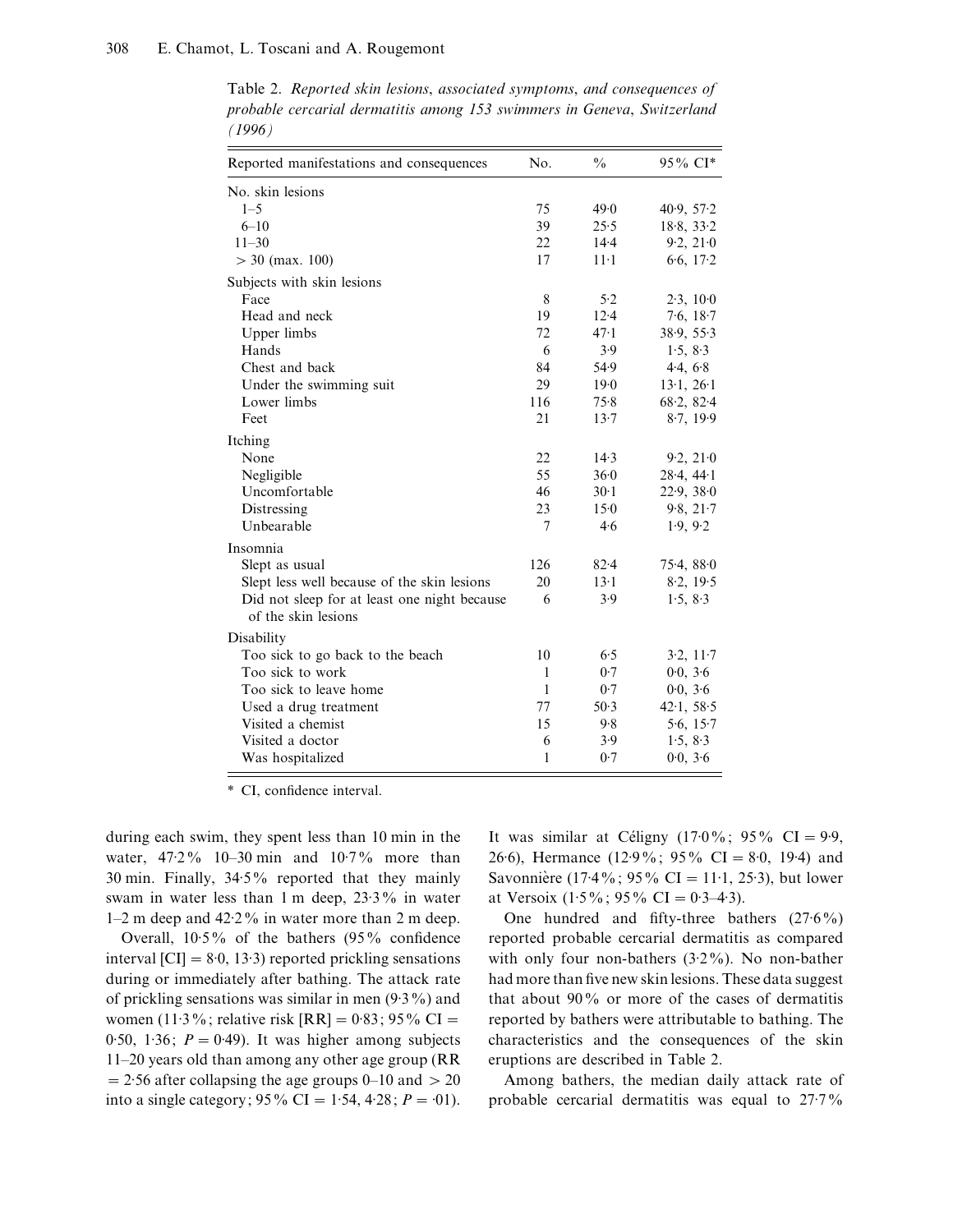(Table 3) As shown in Figure 1, attack rates varied considerably from day to day throughout the entire season (range  $= 2.2-57.7$ ) and strongly correlated with daily attack rate of prickling sensations while bathing (Pearson's coefficient of correlation:  $R = 0.65$ ;  $P =$ 0.008). All except four subjects who reported prickling sensations while bathing were probable cases of cercarial dermatitis (RR = 11.61%; 95% CI = 4.51, 29 $\cdot$ 92,  $P < 0 \cdot 0001$ ).

Figure 1 also indicates that the daily attack rate of probable cercarial dermatitis and regional barometric pressure covaried consistently throughout the entire study period except on 15 August and 16 August. Visual comparisons of curves suggested that maximal regional atmospheric temperature was an effect modifier of this relationship (data not shown). No other simple association was observed between the incidence of probable cercarial dermatitis and any other regional meteorologic factor listed in the method section (figures available from the authors).

Drug treatment for skin lesions included a systemic antihistamine in 10 subjects, a topical antihistamine in 26 subjects, and topical steroid in 10 subjects. Twentynine persons used various other topical pharmaceutical preparations, 9 used topical alcohol, vinegar or sodium hypochlorite, and 2 used a homeopathic preparation. Expenditures for drug treatment were  $$4·0-30·0$  (average: \$7·0).

Of the subjects who reported probable cercarial dermatitis after bathing,  $2.6\%$  (95% CI = 0.7, 6.6) claimed that, in the future, they would never swim in a lake anymore,  $12.4\%$  (95% CI = 7.6, 18.7) that they would swim in a lake less often than before, and 85 $\cdot$ 0% (95% CI = 78 $\cdot$ 3, 90 $\cdot$ 2) that they would swim as often as before.

After adjusting for calendar time to enrolment (Mantel–Haenszel procedure [21]), bathing at Versoix was associated with a lower risk of self-reported cercarial dermatitis than bathing at Céligny ( $RR =$  $0.41$ ; 95% CI = 0.25, 0.69; *P* = 0.0002), at Savonnière  $(RR = 0.48; 95\% \text{ CI} = 0.33, 0.70; P = 0.0009)$ , and at Hermance (RR =  $0.61$ ; 95% CI = 0.41, 0.91, *P* =  $0.02$ ).

In multivariate analysis, the risk of cercarial dermatitis was strongly associated with history of cercarial dermatitis, time that bathers spent in the water, period of the day when bathing, beach, regional barometric pressure and regional maximum atmospheric temperature (Table 4). All factors except history of cercarial dermatitis were also strong predictors of the number of reported skin lesions. Sex, age, number and type of baths, bathing in a lake in 1994–5, bathing in a lake during the 7 days prior to the enrolment, bathing in a lake during follow-up, and time to follow-up did not contribute to the final model.

# **DISCUSSION**

To our knowledge, this study is the first epidemiologic investigation intended to prospectively estimate attack rates of cercarial dermatitis in swimmers throughout a bathing season. Several important issues were clarified. First, cercarial dermatitis is a very common and widespread problem in Geneva although attack rates vary considerably from one day to another. Second, given a similar exposure to contaminated water, both sexes and all age groups are equally affected. Third, while a benign disease, cercarial dermatitis nevertheless inconveniences some bathers to the point where they reduce or stop their water activities. Finally, attack rates of self-reported cercarial dermatitis are strongly associated with factors related to the biology of the parasite, to the behaviour of the bathers, to previous history of cercarial dermatitis, and possibly to individual susceptibility to the cercariae. Provided they are corroborated, these results could lead to the development of improved prevention messages to the swimmers.

In multivariate analysis, swim duration, period of the day when swimming, barometric pressure and maximal atmospheric temperature strongly predicted not only cercarial dermatitis but also the number of reported skin lesions. In contrast, history of cercarial dermatitis was strongly associated with cercarial dermatitis but only weakly with the number of skin lesions.

These results are consistent with the fact that past cercarial dermatitis is a risk factor for early and strong skin reaction after a new infection [3, 5, 22], while swim duration, period of the day when swimming, barometric pressure and maximal atmospheric temperature reflect the likelihood that cercariea will reach the bather's skin. The probability of contact of cercariae with the skin increases with the amount of time spent in the water [23]. Cercariae of *T*. *ocellata* are mainly released during the morning hours and their activity decrease progressively with time [24]. It is also likely that meteorologic conditions somehow affect cercarial behaviour by modifying the physical characteristics of the water.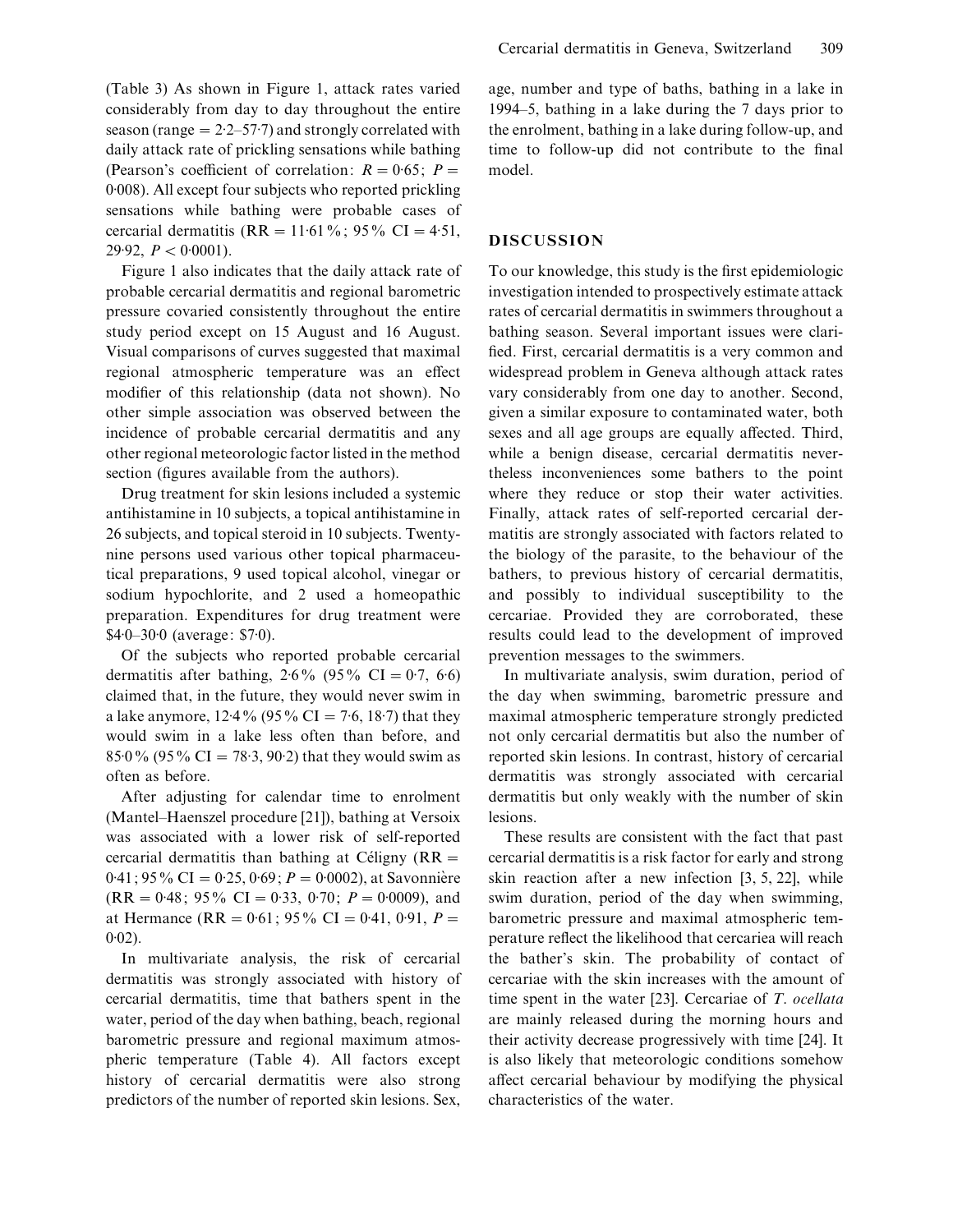| Characteristic                                     | No. cases | No.<br>Non-cases | Attack rate,<br>$\frac{0}{0}$ | Relative risk<br>$(95\% \text{ CI*})$ |
|----------------------------------------------------|-----------|------------------|-------------------------------|---------------------------------------|
| Age, years                                         |           |                  |                               |                                       |
| $0 - 10$                                           | 48        | 124              | 27.9                          | $1.0$ †                               |
| $11 - 20$                                          | 30        | 47               | 39.0                          | $1.40$ (0.97, 2.02)                   |
| $21 - 30$                                          | 19        | 63               | 23.2                          | $0.83$ $(0.52, 1.32)$                 |
| $31 - 40$                                          | 20        | 78               | $20-4$                        | $0.73$ $(0.46, 1.16)$                 |
|                                                    |           | 88               |                               |                                       |
| $\geq 41$                                          | 36        |                  | 29.0                          | $1.04$ $(0.72, 1.50)$                 |
| <b>Sex</b>                                         |           |                  |                               |                                       |
| Male                                               | 69        | 177              | $28 - 0$                      | $1.0$ †                               |
| Female                                             | 84        | 225              | $27 - 2$                      | 0.97(0.74, 1.27)                      |
| Number of baths in a lake per<br>summer (1994–5)   |           |                  |                               |                                       |
| $\boldsymbol{0}$                                   | 5         | 26               | $16-1$                        | $1.0$ †                               |
| $1 - 5$                                            | 31        | 105              | 22.8                          | $1.41$ (0.60, 3.34)                   |
| $6 - 20$                                           | 45        | 129              | 25.9                          | $1.60$ (0.69, 3.72)                   |
| $>20$                                              | 72        | 141              | 33.8                          | 2.10(0.92, 4.78)                      |
| Bathing in a lake during the past 7                |           |                  |                               |                                       |
| days                                               |           |                  |                               |                                       |
| No                                                 | 62        | 201              | 23.6                          | $1.0$ †                               |
| Yes                                                | 91        | 200              | 31.3                          | $1.33$ $(1.01, 1.75)$                 |
| History of skin lesions after bathing<br>in a lake |           |                  |                               |                                       |
| Never                                              | 61        | 289              | $17-4$                        | $1.0$ †                               |
| $1-5$ times                                        | 65        | 94               | 40.9                          | 2.35(1.75, 3.15)                      |
| $\geqslant 6$ times                                | 27        | 19               | $58-7$                        | 3.37(2.41, 4.70)                      |
| No. of baths (recruitment day)                     |           |                  |                               |                                       |
| 1                                                  | 40        | 128              | 23.8                          | $1.0$ †                               |
| $\overline{c}$                                     | 48        | 105              | $31 - 4$                      | 1.32(0.92, 1.88)                      |
| 3                                                  | 31        | 56               | 35.6                          | 1.50(1.01, 2.21)                      |
| $\geqslant$ 4                                      | 34        | 113              | $23 - 1$                      | 0.97(0.65, 1.45)                      |
|                                                    |           |                  |                               |                                       |
| Bathing time (recruitment day)                     |           |                  |                               |                                       |
| 1000-1400 hours                                    | 63        | 114              | 35.6                          | $1.0$ †                               |
| 1400-1700 hours                                    | 133       | 352              | $27-4$                        | $0.77$ $(0.60, 0.98)$                 |
| After 1700 hours                                   | 40        | 132              | 23.3                          | 0.65(0.47, 0.91)                      |
| Average bath duration<br>(recruitment day, min)    |           |                  |                               |                                       |
| < 10                                               | 39        | 194              | $16 - 7$                      | $1.0\dagger$                          |
| $10 - 30$                                          | $\bf 88$  | 174              | 33.6                          | $2.01$ (1.44, $2.80$ )                |
| > 30                                               | 26        | 33               | $44-1$                        | $2.63$ (1.75, 3.95)                   |
| Type of bath (recruitment day)                     |           |                  |                               |                                       |
| In < 1 m of water                                  | 49        | 142              | $25 - 7$                      | $1.0$ †                               |
| In $1-2$ m of water                                |           | $88\,$           |                               | 1.24(0.87, 1.76)                      |
| In > 2 m of water                                  | 41        |                  | 31.8                          |                                       |
|                                                    | 63        | 171              | 26.9                          | 1.05(0.76, 1.45)                      |
| Beach (recruitment day)                            |           |                  |                               |                                       |
| Versoix                                            | 39        | 160              | 19.6                          | $1.0$ †                               |
| Céligny                                            | 29        | 59               | 33.0                          | $1.68$ $(1.12, 2.53)$                 |
| Hermance                                           | 44        | 103              | 29.9                          | $1.53$ $(1.05, 2.22)$                 |
| Savonnière                                         | 41        | 80               | 33.9                          | $1.73$ $(1.19, 2.52)$                 |
| Recruited in                                       |           |                  |                               |                                       |
|                                                    |           |                  |                               |                                       |
| July                                               | 116       | 270              | $30-1$                        | $1.0\dagger$                          |
| August                                             | 37        | 132              | 21.9                          | $0.73$ $(0.53, 1.01)$                 |

Table 3. *Crude attack rates of probable cercarial dermatitis among bathers in Geneva Switzerland (1996)*, *by baseline*, *behavioral*, *and meteorological characteristics*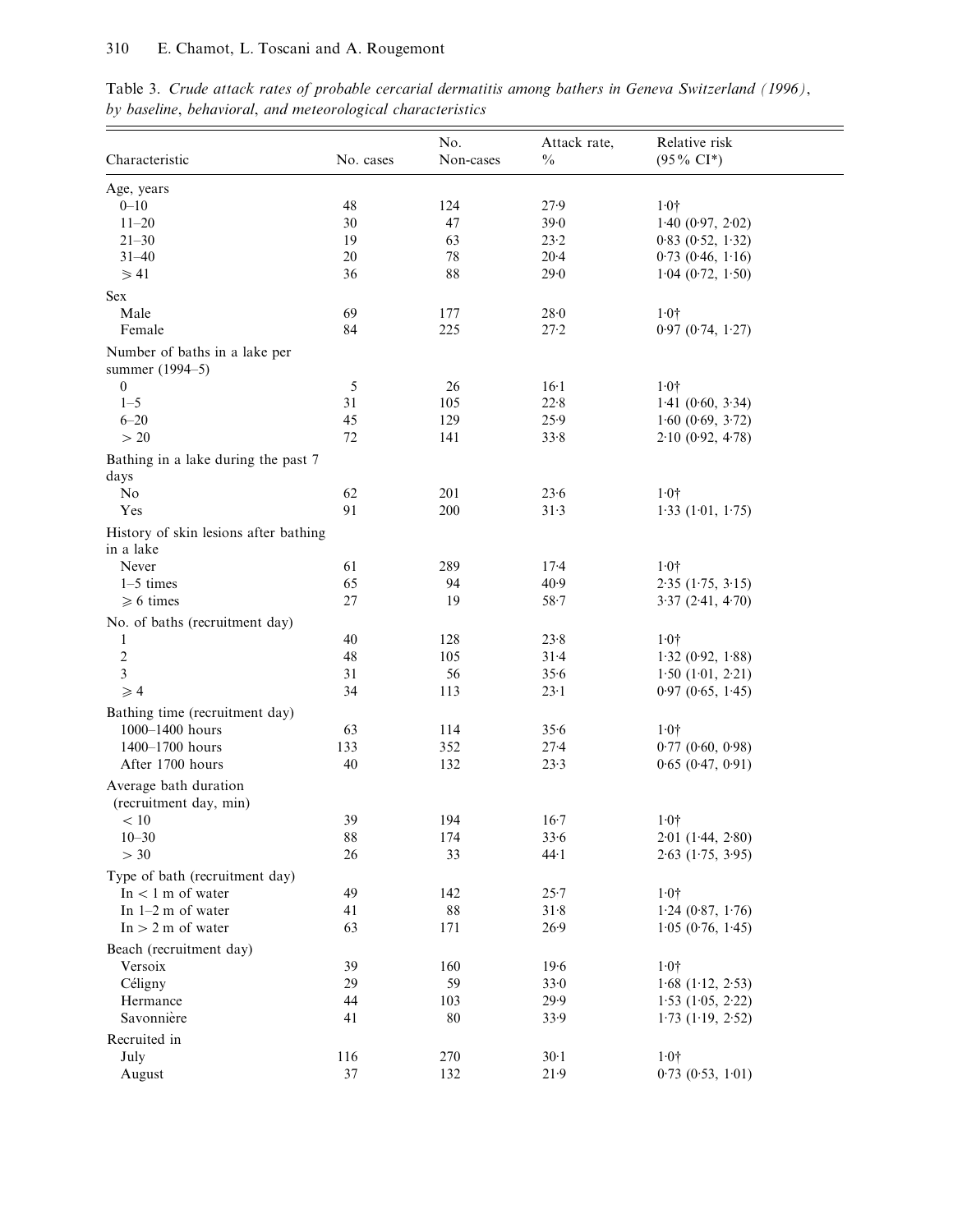|                                               |           | No.       | Attack rate,  | Relative risk        |
|-----------------------------------------------|-----------|-----------|---------------|----------------------|
| Characteristic                                | No. cases | Non-cases | $\frac{0}{0}$ | $(95\% \text{ CI*})$ |
| Time to follow-up (days)                      |           |           |               |                      |
| $2 - 3$                                       | 63        | 218       | 22.4          | 1.0 <sub>1</sub>     |
| $4 - 7$                                       | 90        | 184       | 32.8          | $1.47$ (1.11, 1.93)  |
| Additional bath in a lake during<br>follow-up |           |           |               |                      |
| N <sub>0</sub>                                | 83        | 238       | 25.9          | $1.0$ †              |
| Yes                                           | 70        | 164       | 29.9          | $1.16$ (0.88, 1.52)  |
| Max. atmospheric temperature $(^{\circ}C)$    |           |           |               |                      |
| (Barometric pressure, kPa)                    |           |           |               |                      |
| < 24.5                                        |           |           |               |                      |
| < 969                                         | 2         | 18        | $10-0$        | 1.0 <sub>1</sub>     |
| $\geqslant 969$                               | 19        | 31        | 38.0          | 3.80(0.97, 14.83)    |
| $\geqslant$ 24.5                              |           |           |               |                      |
| < 969                                         | 28        | 93        | 23.1          | 2.31(0.60, 8.96)     |
| $\geqslant 969$                               | 104       | 260       | 28.6          | 2.86(0.76, 10.75)    |

Table 3.—*cont*.

\* CI, confidence interval.

† Referent category.



Fig. 1. Attack rates of probable cercarial dermatitis in summer 1996. , Prickling sensation;  $\Box$ , cercarial dermatitis;  $\blacklozenge$ , barometer pressure.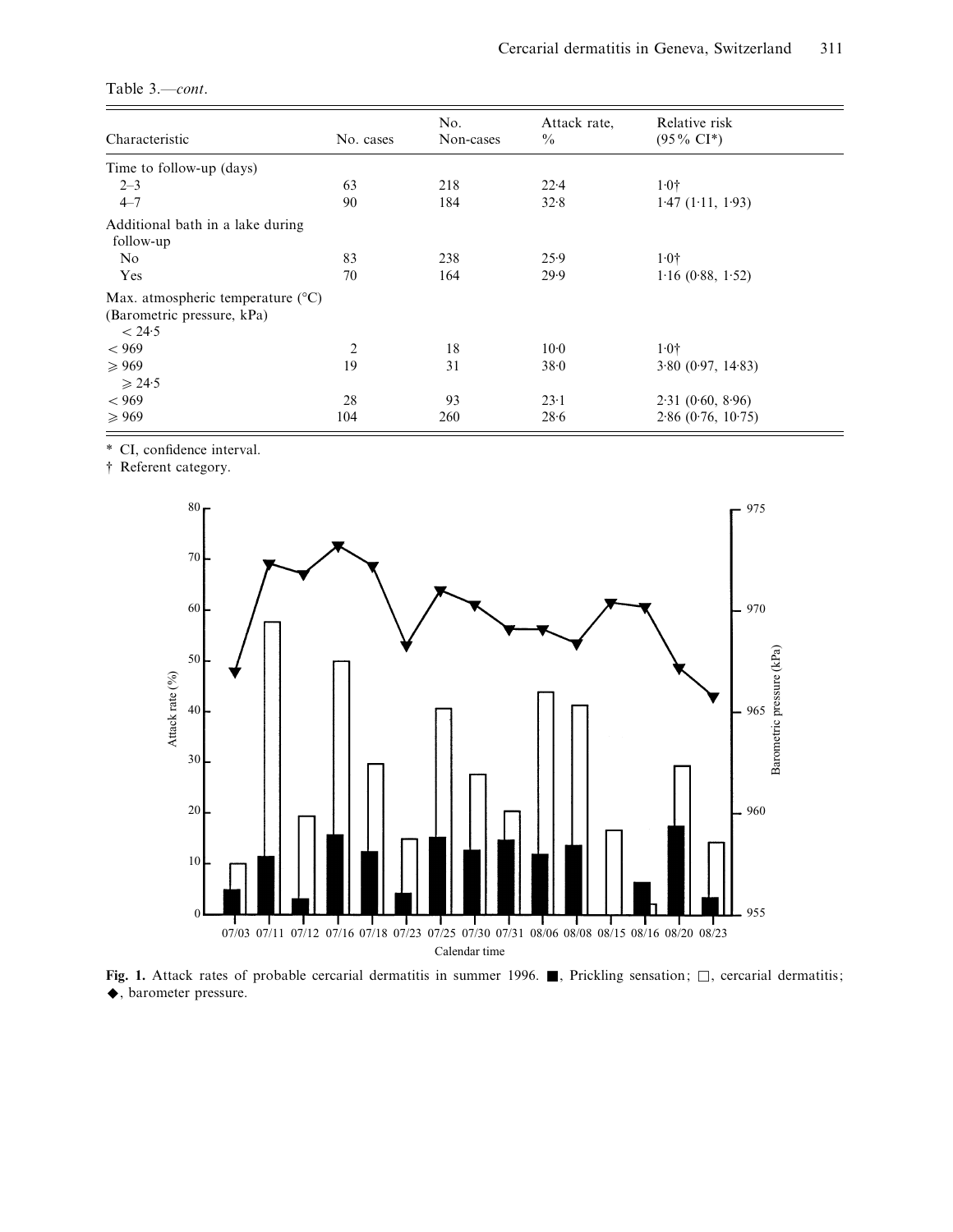|                                                                                      | Adjusted     |            |             |                  |  |
|--------------------------------------------------------------------------------------|--------------|------------|-------------|------------------|--|
| Characteristic                                                                       | No. subjects | Odd ratio* | 95% CI+     | $\boldsymbol{P}$ |  |
| History of skin lesions after bathing in a lake<br>(outcome stratum $1)$ :           |              |            |             |                  |  |
| Negative                                                                             | 325          | 1.08       |             |                  |  |
| $1-5$ times                                                                          | 136          | 3.09       | 2.24, 4.28  | < 0.0001         |  |
| $<$ 5 times                                                                          | 46           | 9.58       | 6.94, 13.24 | < 0.0001         |  |
| History of skin lesions after bathing in a lake<br>(outcome stratum $2$ ) $\ddagger$ |              |            |             |                  |  |
| Negative                                                                             | 61           | $1.0$ §    |             |                  |  |
| $1-5$ times                                                                          | 57           | 1.16       | 0.66, 2.04  | 0.60             |  |
| $< 5$ times                                                                          | 27           | 3.60       | 2.05, 6.30  | < 0.0001         |  |
| History of skin lesions after bathing in a lake<br>(outcome stratum $3$ ) $\ddagger$ |              |            |             |                  |  |
| Negative                                                                             | 31           | $1.0$ §    |             |                  |  |
| $1-5$ times                                                                          | 32           | 0.64       | 0.45, 1.34  | 0.12             |  |
| $> 5$ times                                                                          | 15           | 1.97       | 0.93, 4.16  | 0.06             |  |
| Average bath duration<br>(recruitment day, min  )                                    |              |            |             |                  |  |
| $<10\,$                                                                              | 283          | $1.0$ §    |             |                  |  |
| $10 - 30$                                                                            | 344          | 1.82       | 1.40, 2.37  | < 0.0001         |  |
| > 30                                                                                 | 103          | 3.32       | 2.56, 4.32  | < 0.0001         |  |
| Bathing time                                                                         |              |            |             |                  |  |
| Exclusively $< 1400$ hours                                                           | 251          | $1.0$ §    |             |                  |  |
| Between 1400 and 1700 hours                                                          | 302          | 0.73       | 0.58, 0.92  | 0.007            |  |
| After 1700 hours                                                                     | 177          | 0.53       | 0.42, 0.92  | < 0.0001         |  |
| Beach                                                                                |              |            |             |                  |  |
| Versoix                                                                              | 258          | $1.0$ §    |             |                  |  |
| All others                                                                           | 472          | 1.63       | 1.10, 2.41  | 0.014            |  |
| Max. atmospheric temperature (°C)<br>(Barometric pressure, (kPa)<br>< 24.5           |              |            |             |                  |  |
| < 969                                                                                | 23           | 1.08       |             |                  |  |
| $\geqslant 969$                                                                      | 80           | 7.53       | 1.86, 30.4  | 0.005            |  |
| $\geqslant 24.5$                                                                     |              |            |             |                  |  |
| < 969                                                                                | 152          | 4.09       | 1.07, 15.7  | 0.04             |  |
| $\geqslant 969$                                                                      | 475          | 3.58       | 1.89, 6.73  | < 0.0001         |  |
|                                                                                      |              |            |             |                  |  |

Table 4. *Results of ordinal logistic regression analysis* (*continuation ratio model*) *for the relation between probable cercarial dermatitis and various risk factors among swimmers in Geneva*, *Switzerland*, *1996*

Fifty-six observations representing five covariate pattens were excluded from the analysis on the basis of regression diagnostics [20]. Goodness of fit test for the final model:  $P = 0.463$ .

\* Odds ratios were adjusted for history of skin lesions after bathing in a lake, average bath duration, hour of the day when bathing, beach, regional maximum atmospheric temperature and regional barometric pressure.

† CI, confidence interval.

‡ In outcome stratum 1, the odds estimates the risk of reporting skin lesions among all swimmers. In outcome stratum 2, the odds estimates the risk of reporting 6–10 skin lesions among swimmers who reported at least one skin lesion. In outcome stratum 3, the odds estimates the risk of reporting more than 10 skin lesions among swimmers who reported at least 6 skin lesions.

§ Referent category.

s Odds ratio estimates did not vary significantly across outcome strata 1, 2 and 3.

There are, however, alternative explanations to these findings. A first possibility is that selection of the bathers occurred on the basis of their relative susceptibility to infection. Under experimental conditions, cercariae penetrate the skin of some persons but avoid others [3]. If the risk of infection given a similar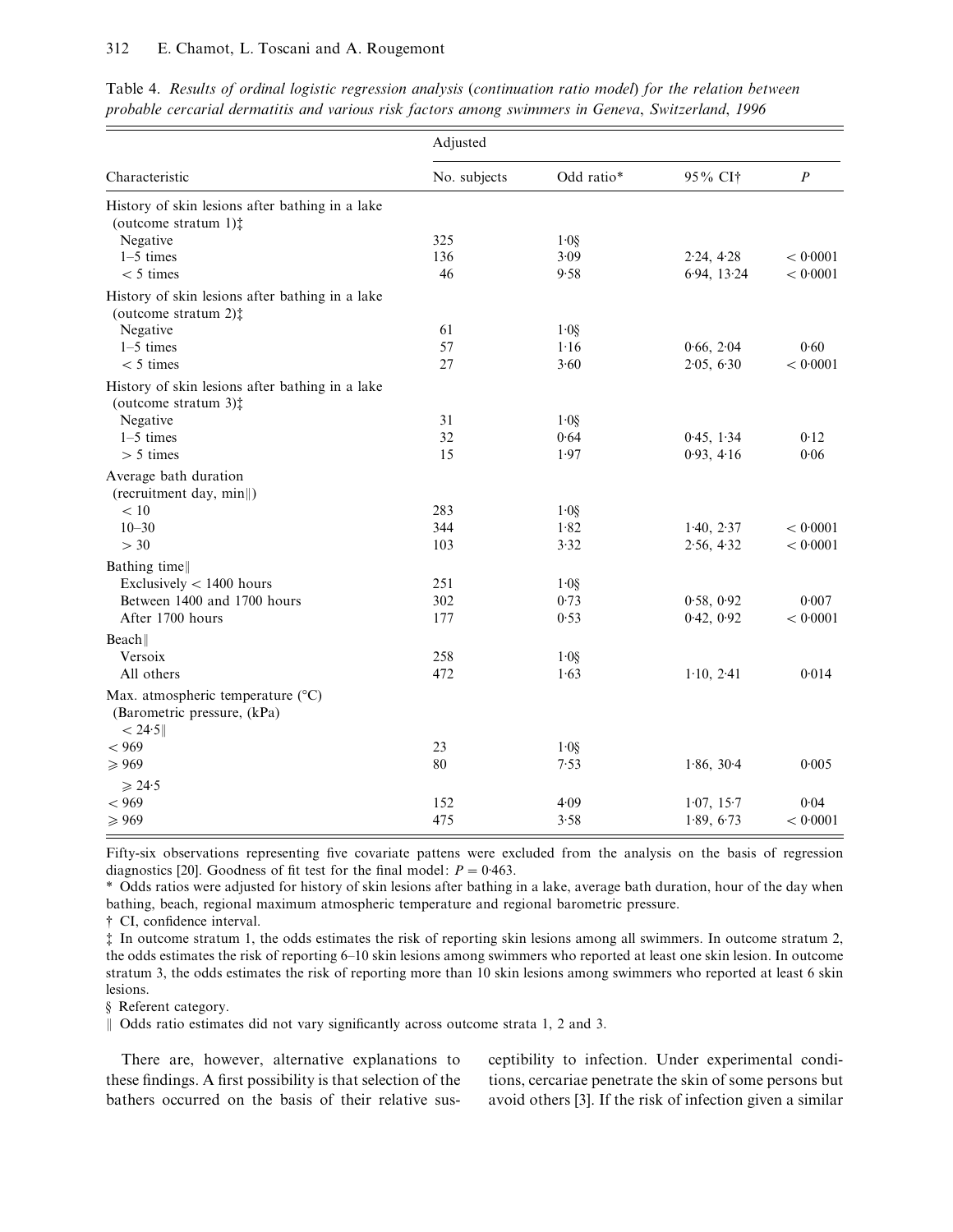exposure to cercariae were higher in some individuals than in others, the former would be more likely to repeatedly develop numerous skin lesions. Thus, they may selectively avoid swimming in the lake. Detection bias is another issue. Subjects who had already experienced episodes of cercarial dermatitis may have been more likely to identify and report one or a few lesions than subjects without such experience.

Overall, our study presents several limitations. The strategy of case identification was neither very sensitive nor specific. It is likely that light and primary infections were underreported since both types of infection lead to trivial symptoms. However cercarial dermatitis is not a transmitted disease. Therefore, cases that remained unnoticed were of no public health significance. More importantly, self-reported cases of cercarial dermatitis may have been confused with dermatitis of bacterial etiology, contact dermatitis, or insect bites from chiggers, fleas and mosquitoes [2, 10]. No confirmatory procedure was used. Serologic tests and skin biopsies are of limited practical value [12, 25] and physical examination was considered to be too obtrusive. Nevertheless, authors and interviewers observed many typical cases of cercarial dermatitis among the study site visitors. Moreover, the widespread distribution of *T*. *ocellata* in the Lake Leman is well established [7]. A study performed in 1983–4 reported confirmed cases at 34 beaches around the lake including Versoix and Hermance [7]. Since then, infested snail hosts have repeatedly been collected at various locations. In our study, few new skin lesions were reported at follow-up by subjects who did not swim on the date of enrollment. As already mentioned, around 90% or more of the probable cercarial dermatitis reported by bathers were attributable to bathing. Finally, according to bacteriologic tests the study beaches were suitable for swimming and no cause of dermatitis related to bathing in Lake Leman other than *T*. *ocellata* has yet been described.

Another weakness of our study was the difficulty of maintaining a high participation rate throughout the entire investigation. Individually, the return rate to the baseline questionnaire was high, the proportion of subjects who accepted to be recontacted by phone was in the range expected for such a survey in Geneva [26], and follow-up was obtained for most subjects who communicated their telephone number. Overall, however, a substantial proportion of eligible individuals either did not participate or were lost to follow-up. As shown in Table 1, they were more likely to be adults and to be occasional bathers. They were also less likely to consider bathing on the day of the interview and to have a reported history of skin lesions after bathing in a lake. As a result, the overall attack rate of cercarial dermatitis was probably overestimated since participants were more likely to be exposed to cercariae, to have a strong skin reaction after infection, and to report skin lesions.

The role of regional meteorologic factors remains unclear. It is hard to imagine a plausible biological explanation that would support a direct causal relationship between barometric pressure and cercarial dermatitis. Most likely the observed association is due to the confounding effect of one or several unmeasured factors jointly associated with the regional meteorologic conditions and the risk of cercarial dermatitis. Because many exploratory comparisons were made, the complex relationship observed among regional barometric pressure, regional maximum atmospheric temperature, and attack rate of cercarial dermatitis may also be due to chance only.

In conclusion, the frequency of cercarial dermatitis in Geneva and its interference with popular leisure activities are causes of concern to the population. Our study indicated that cercarial dermatitis is usually a benign disease among swimmers. It also showed that the incurred direct costs are low. Nevertheless, bathing in the lake is very popular in Geneva and economic activities related to the lake are substantial. Therefore, indirect costs to the community may be significant. Overall, this situation suggests that cercarial dermatitis is a public health issue that deserves more attention.

## **ACKNOWLEDGEMENTS**

This research was supported by a grant from the Geneva Department of Health and Social Welfare. The authors would like to thank Lucienne Beney, Suzanne Espejo, Benito Perez, Ahmed Sharafat, Robert Klein, Philippe Sudre, Jean-François Donnard, Jean-Paul Dubois, Jean-Bernard Lachavanne, Claude Vaucher, Patrick Jacot and Thérèse Barale for assistance with the project.

#### **REFERENCES**

- 1. Baird JK, Wear DJ. Cercarial dermatitis: the swimmer's itch. Clin Dermatol 1987; **5**: 88–91.
- 2. Hoeffler DR. 'Swimmers' itch' (cercarial dermatitis). Cutis 1977; **19**: 461–7.
- 3. Cort WW. Studies on schistosome dermatitis: status of